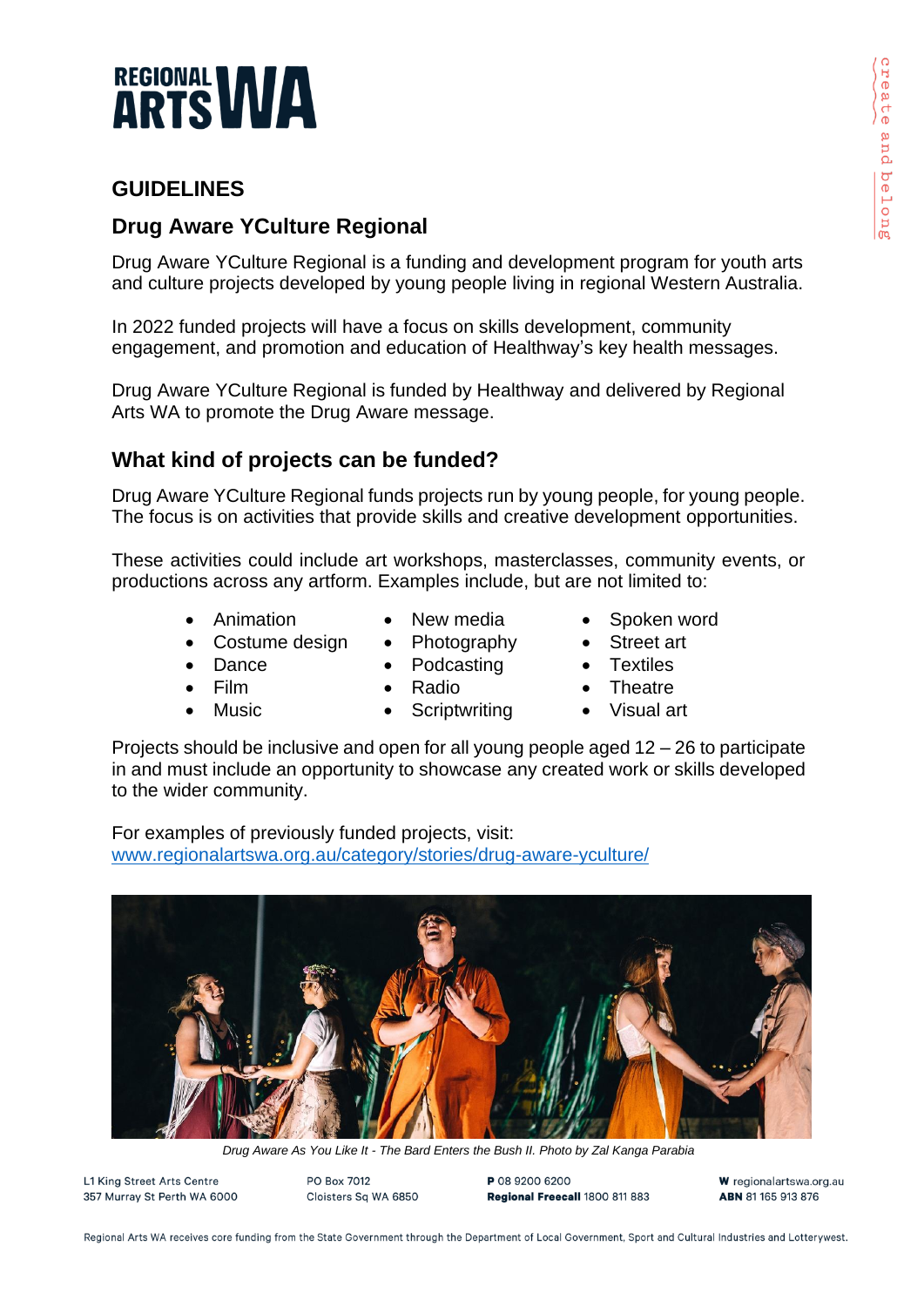### **Including Healthway's key health messages**

The delivery of your project must align with Healthway's key health messages. You can include these in any way during your project, the possibilities are endless. Some examples of including key messaging in your project are:

#### **Increasing healthy eating**

- Offer healthy food options, like fresh fruit and vegetables, as a snack during workshops or at the opening of your showcase.
- Limit the amount of junk food and sugary drinks on display at any events. Consider removing the sale of these items entirely during any events.

#### **Improving mental health**

- Create workshops for young people to participate in together, this can help people feel more connected to their peers and help people make new friends.
- Give out the Drug Aware notebooks to workshop participants so they can sketch or write down their feelings, allowing them to clear their minds and enjoy the activities on offer.
- Provide mindfulness exercises before a workshop or event. Encourage participants to use mindfulness techniques throughout your project activities.

#### **Increasing physical activity**

- Have a walking tour of your community when planning street art installations, festivals, or events. This will increase physical activity, while still being fun.
- If you are planning on hosting photography workshops why not consider taking photos of people in action.

#### **Preventing harm from alcohol**

• Workshops, showcases, or exhibitions **must** happen in an alcohol-free environment.

#### **Creating a smoke-free WA**

• Workshops, showcases, or exhibitions **must** happen in a smoke-free environment, both indoors and outdoors.

#### **Drug Aware message**

- Include the Drug Aware logo on your poster or flyer designs, these can be found on [Dropbox.](https://www.dropbox.com/home/Website%20Logo%20Folder/Drug%20Aware%20YCulture%20Regional%20Logos)
- Have your artists or Project Coordinators wear their Drug Aware polos.
- Display the Drug Aware banner at workshops or showcases.
- Tag #DrugAware on social media posts.
- Your project **must** include Drug Aware in the project title, for example: Drug Aware Fusion on the Green, or Mural Project presented by Drug Aware.

You can also partner with your local outreach service to provide information on key health messages and increase awareness of their services in your community.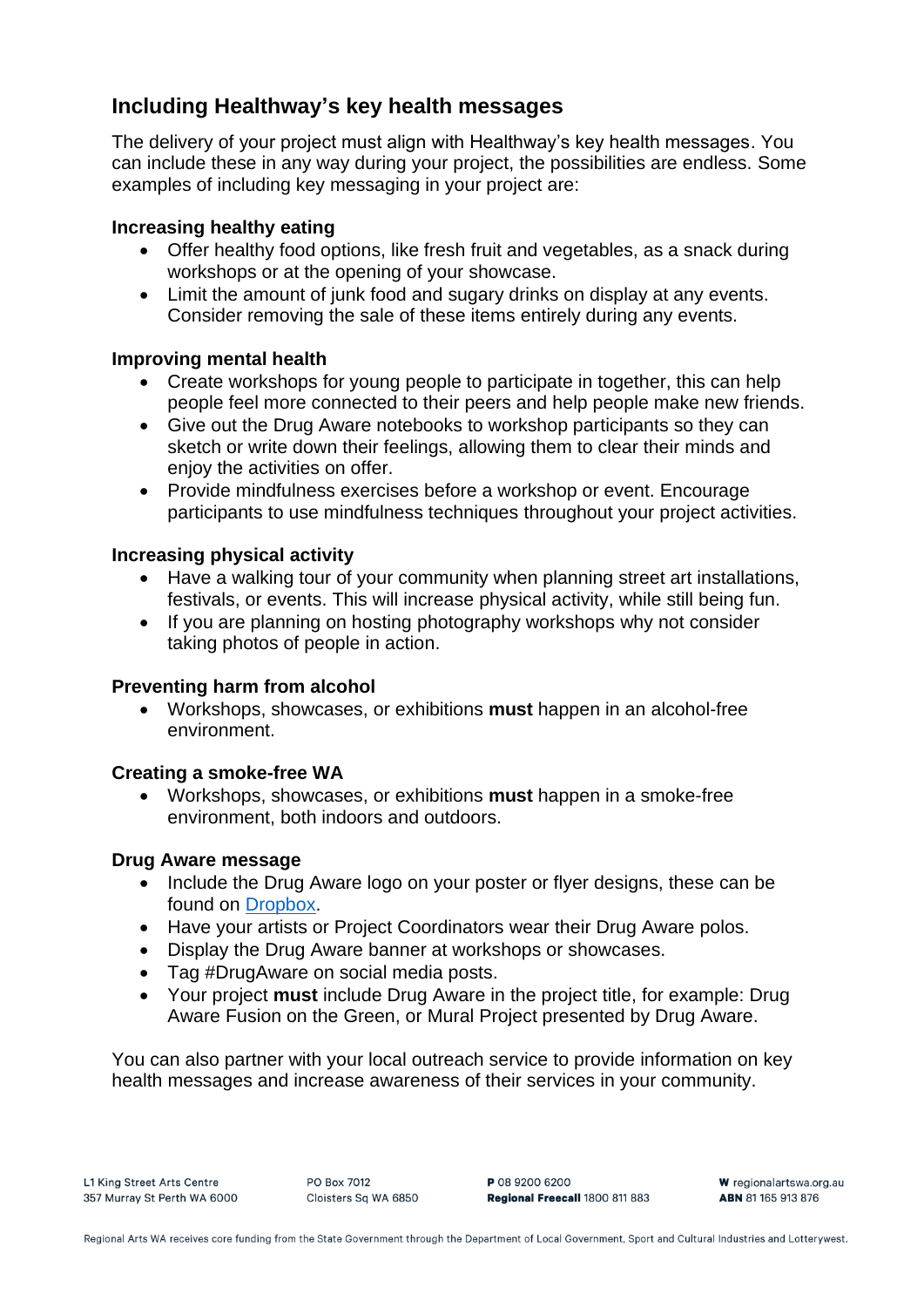### **Who can apply?**

**Individuals, groups, or collectives -** There must be two key project organisers aged 12 – 26. Applicants must secure an incorporated organisation to auspice the grant. All applicants must live in Regional WA. You can find out which region you live in: <https://www.screenwest.com.au/film-in-wa/locations/interactive-map/regions-of-wa/>

There is a separate funding pool for projects happening in Perth. This funding is called Drug Aware YCulture Metro and is run by Propel Youth Arts.

#### **How much money can I ask for?**

Through Drug Aware YCulture Regional you can apply for grants of:

- Up to \$4,000 if you live in regional WA
- Up to \$6,000 if you live in remote WA, or above the  $26<sup>th</sup>$  [parallel](https://www.commerce.wa.gov.au/consumer-protection/26th-parallel)

Funding can cover project expenses including:

- Artist and/or artsworker fees
- Project materials
- Artist and/or artsworker travel costs
- Promotional costs
- Venue hire
- Equipment hire
- **Documentation**
- of your project



You can apply for a Drug Aware YCulture Regional grant if you also have other funding sources. However, you cannot receive sponsorship from brands that can be seen to contradict Healthway's health message campaigns. For example, alcohol or fast-food brands.

Projects that are already receiving funding from Healthway are not eligible for the Drug Aware YCulture Regional.

# **Key Criteria**

- There must be two key organisers aged 12-26 years and living in Regional WA.
- There must be at least 6 people aged 12-26 years directly involved in the project.
- The project must engage at least 20 indirect participants, such as attendees or audience members, and must demonstrate extended reach through online promotion or activities.
- Projects must promote and support healthy messages that are relevant to young people and align with Healthway's key priorities. This can include supporting young people through complex topics such as mental health, identity, body confidence, etc.
- You must involve an experienced mentor to maximise your skill development.
- You will need an incorporated organisation to act as an auspice on your project.
- All events and activities must be smoke, drug, and alcohol-free.
- Your project must happen in a location in regional WA.

L1 King Street Arts Centre 357 Murray St Perth WA 6000 PO Box 7012 Cloisters Sq WA 6850 P 08 9200 6200 Regional Freecall 1800 811 883

W regionalartswa.org.au ABN 81165913876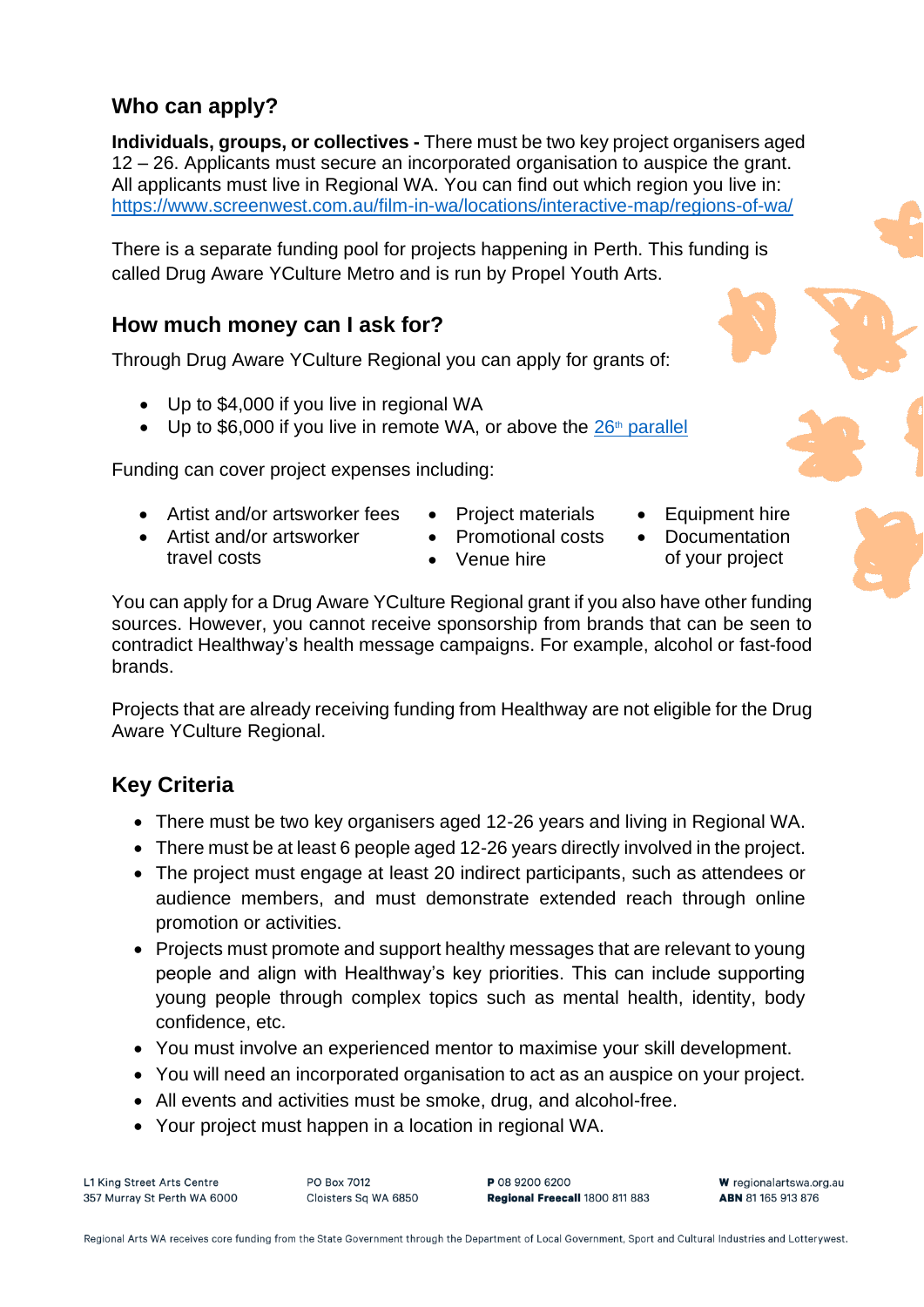## **When can I apply?**

The grant is open all year round, subject to availability of funds.

- Applications must be submitted at least three weeks before your project starts.
- An organisation can only auspice two Drug Aware YCulture Regional projects per calendar year and must have finalised all past funding requirements of Healthway and Regional Arts WA, before they can auspice a new project.

*Applications for Youth Week WA projects, running between 8-16 April, must be submitted by 4 March 2022.*

#### **How do I apply?**

Project Coordinators must be between 12-26 years old to apply. As the applicant you will write the application, work with artists, help manage finances, and write a project acquittal (report) for your project.

When you have an idea for your arts project, the next steps are:



#### L1 King Street Arts Centre 357 Murray St Perth WA 6000

PO Box 7012 Cloisters Sq WA 6850 P 08 9200 6200 Regional Freecall 1800 811 883 W regionalartswa.org.au ABN 81165913876

Regional Arts WA receives core funding from the State Government through the Department of Local Government, Sport and Cultural Industries and Lotterywest.

# **STEP ONE**

Read the Drug Aware YCulture Regional guidelines (this document).

## **STEP TWO**

Contact Regional Arts WA Project Officer Carla Steele by email at csteele[@regionalartswa.org.au, o](mailto:csteele@regionalartswa.org.au)r phone on 08 9200 6210 or 1800 811 883 (regional freecall) with details of your project idea.

#### **STEP THREE**

Start your application online through [SmartyGrants](https://regionalartswa.smartygrants.com.au/DAYC2022) – Carla will help guide you through this process.

# **STEP FOUR**

Email the draft application to Carla for review before you submit your final application.

#### **STEP FIVE**

Submit your final application through Smarty Grants at least three weeks before your project starts.

# **STEP SIX**

Regional Arts WA will let you know if your application is successful within 10 days of your final submission.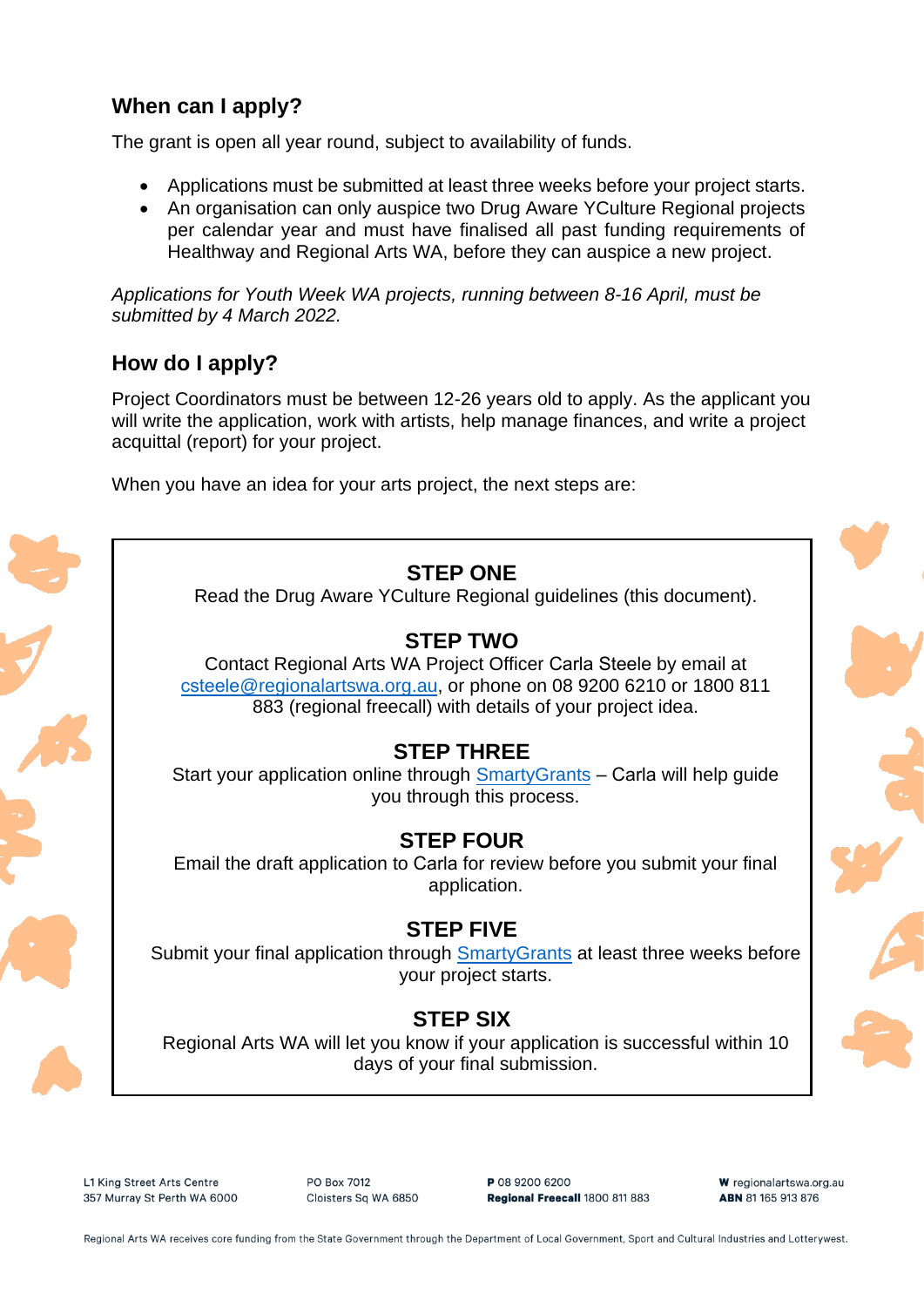#### **Handy things to know**

- Have a well thought out project plan and apply as early as possible!
- Proiects with other financial and in-kind support make for stronger applications. This can be support from community resource centres, local governments, etc.
- Involving young people from marginalised demographics within Drug Aware YCulture Regional projects is encouraged. This includes people from Culturally and Linguistically Diverse (CaLD) backgrounds, First Nations people, young people with disabilities or mental illness, and people identifying as LGBTQIA+.

#### **Important details to be aware of:**

- Successful projects must promote the Drug Aware message through exclusive naming rights, signage, merchandise, and verbal acknowledgement.
- This grant will not fund projects that have already happened.
- Your project cannot be a fundraising activity and tickets of more than \$10 cannot be sold.
- Curriculum-based activities, or activities that are part of a school's core activities, will not be supported.
- This grant does not generally cover camps, conferences, or conventions.
- This grant does not cover infrastructure (core staff) or capital works costs (equipment purchases).
- Some events or venues will not be sponsored where Heathway already have an existing sponsorship commitment - talk to Project Officer Carla Steele if you have any questions.



*Street Chillz Drug Aware Youth Fest. Photo by Joshua Cowling.*

**Drug Aware YCulture Regional is funded by Healthway and delivered by Regional Arts WA to promote the Drug Aware message.** 





L1 King Street Arts Centre 357 Murray St Perth WA 6000 PO Box 7012 Cloisters Sq WA 6850 P 08 9200 6200 Regional Freecall 1800 811 883 W regionalartswa.org.au ABN 81165913876

Regional Arts WA receives core funding from the State Government through the Department of Local Government, Sport and Cultural Industries and Lotterywest.